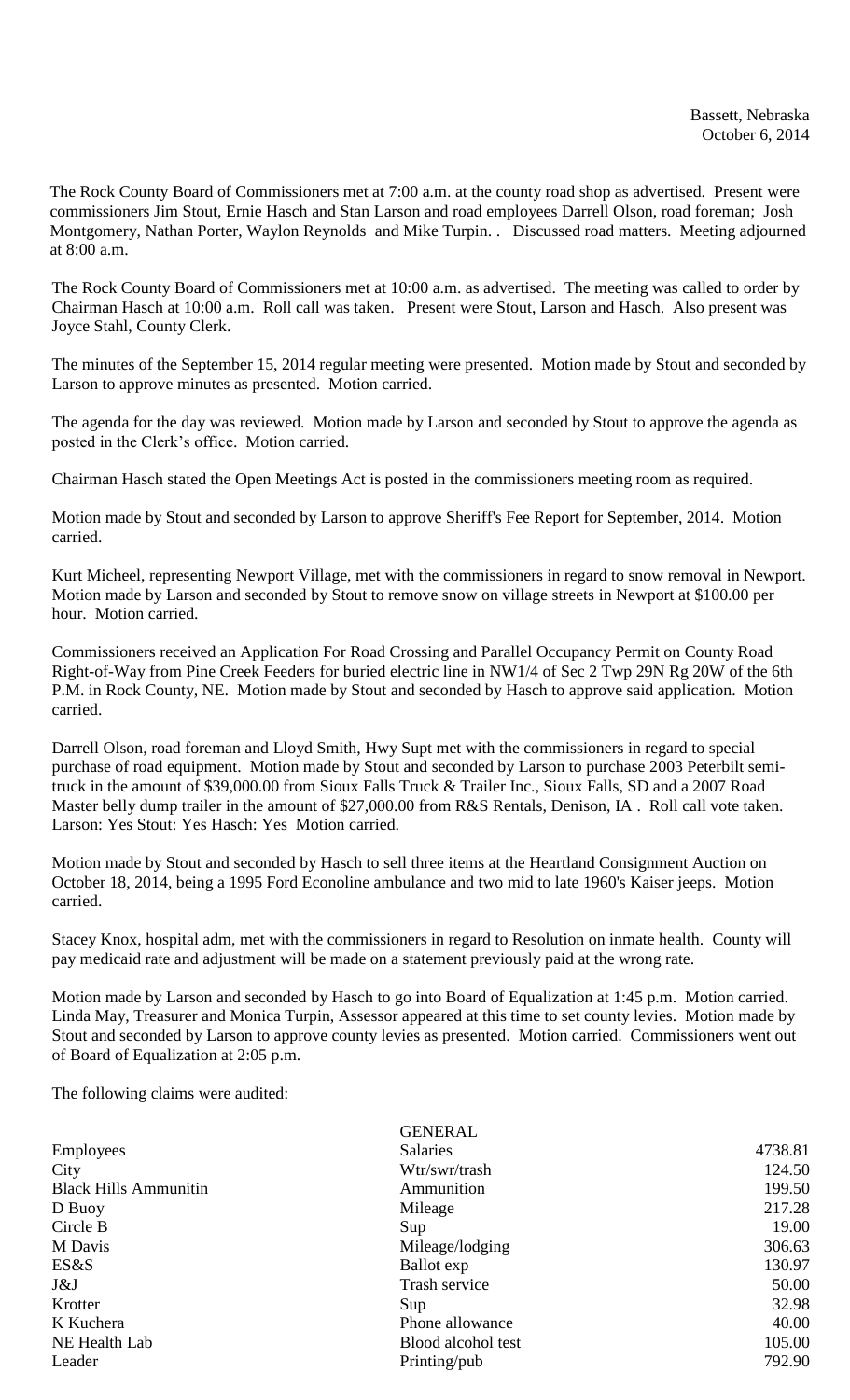| Manatron                       | Service                             | 598.34           |
|--------------------------------|-------------------------------------|------------------|
| Microfilm Imaging              | Equip rent                          | 158.50           |
| <b>MIPS</b>                    | Computer service                    | 348.69           |
| <b>NACo</b>                    | Dues                                | 450.00           |
| <b>Norfolk Daily News</b>      | Subscription                        | 168.00           |
| <b>NPPD</b>                    | Electricity                         | 465.76           |
| OnSite                         | Equip rep                           | 85.00            |
| Region IV<br><b>RC</b> Clerk   | County share<br>Mat retire          | 614.25<br>277.86 |
| <b>RC</b> Court                | Court costs                         | 17.00            |
| <b>RC</b> Hospital             | Blood alcohol draw                  | 123.00           |
| RC Tel                         | Service                             | 608.99           |
| <b>RC</b> Tire                 | Tire rep                            | 28.00            |
| <b>Simple Solutions</b>        | Labor                               | 326.38           |
| <b>RC</b> Clerk                | Mat soc sec                         | 361.02           |
| <b>SourceGas</b>               | Ntl gas                             | 129.92           |
| <b>State Treasury</b>          | Tax refund                          | 440.11           |
| Strope & Gotschall             | Court appt atty                     | 466.54           |
| M Turpin                       | Mileage/meal                        | 230.12           |
| G Weidner                      | Phone allowance                     | 40.00            |
| R Wright                       | Contract labor                      | 1000.00          |
|                                | <b>ROAD</b>                         |                  |
| Road crew                      | Labor                               | 8194.94          |
| <b>B's Enterprises</b>         | Culvert                             | 1288.16          |
| City                           | Wtr/swr/trash                       | 62.00            |
| <b>Dilligaff Trucking</b>      | Machine hire                        | 5000.00          |
| J&J                            | Trash service                       | 50.00            |
| <b>KBR RPP District</b>        | Electricity                         | 15.00            |
| Krotter<br>K Micheel           | Sup<br>Machine hire                 | 36.66<br>500.00  |
| Niobrara Valley Consultants    | Research exp                        | 1420.60          |
| <b>NMC</b>                     | Parts/rep                           | 1873.45          |
| <b>NPPD</b>                    | Electricity                         | 139.54           |
| <b>Pfister Wrecker Service</b> | Sup                                 | 21.98            |
| <b>RC</b> Clerk                | Mat retire                          | 553.16           |
| <b>RC</b> Hospital             | Drug testing                        | 42.00            |
| RC Tel                         | Service                             | 56.10            |
| <b>RC</b> Clerk                | Mat soc sec                         | 615.55           |
| Viaero                         | Service                             | 66.44            |
|                                | <b>ROAD/BRIDGE CONSTRUCTIN</b>      |                  |
| <b>Dilligaff Trucking</b>      | Machine hire                        | 3693.74          |
|                                | <b>EMERGENCY ROAD</b>               |                  |
| Holt Co Treas                  | Machine hire                        | 708.00           |
| <b>R&amp;S</b> Rentals         | 2007 Road Master belly dump trailer | 27,000.00        |
|                                |                                     |                  |
|                                | <b>ROAD/BRIDGE EQUIPMENT</b>        |                  |
| Sioux Falls Truck & Trailer    | 2003 Peterbilt semi-truck           | 39,000.00        |
|                                | <b>ZONING</b>                       |                  |
| <b>Johnson Consulting</b>      | Professional services               | 2,000.00         |
|                                |                                     |                  |
|                                | <b>VISITORS PROMOTION</b>           |                  |
| Bassett/Rock County Ch of Comm | Banners/signs                       | 500.00           |
|                                | <b>LIBRARY</b>                      |                  |
| Employees                      | Salaries                            | 456.00           |
| A-1 Autocare                   | Parts/rep<br>Wtr/swr                | 125.27           |
| City                           | <b>Books</b>                        | 70.25<br>197.31  |
| Ingram<br>Leader               | Printing/pub                        | 258.10           |
| Leon's                         | Sup                                 | 12.99            |
| <b>NPPD</b>                    | Electricity                         | 107.00           |
| <b>OPC</b>                     | Sup                                 | 26.07            |
| <b>RC</b> Clerk                | Mat retire                          | 8.91             |
| <b>RC</b> Clerk                | Mat soc sec                         | 34.88            |
| SourceGas                      | Ntl gas                             | 30.58            |
| E Teel                         | Petty cash/reg                      | 33.98            |
| <b>US Bank</b>                 | Book/sup                            | 319.10           |